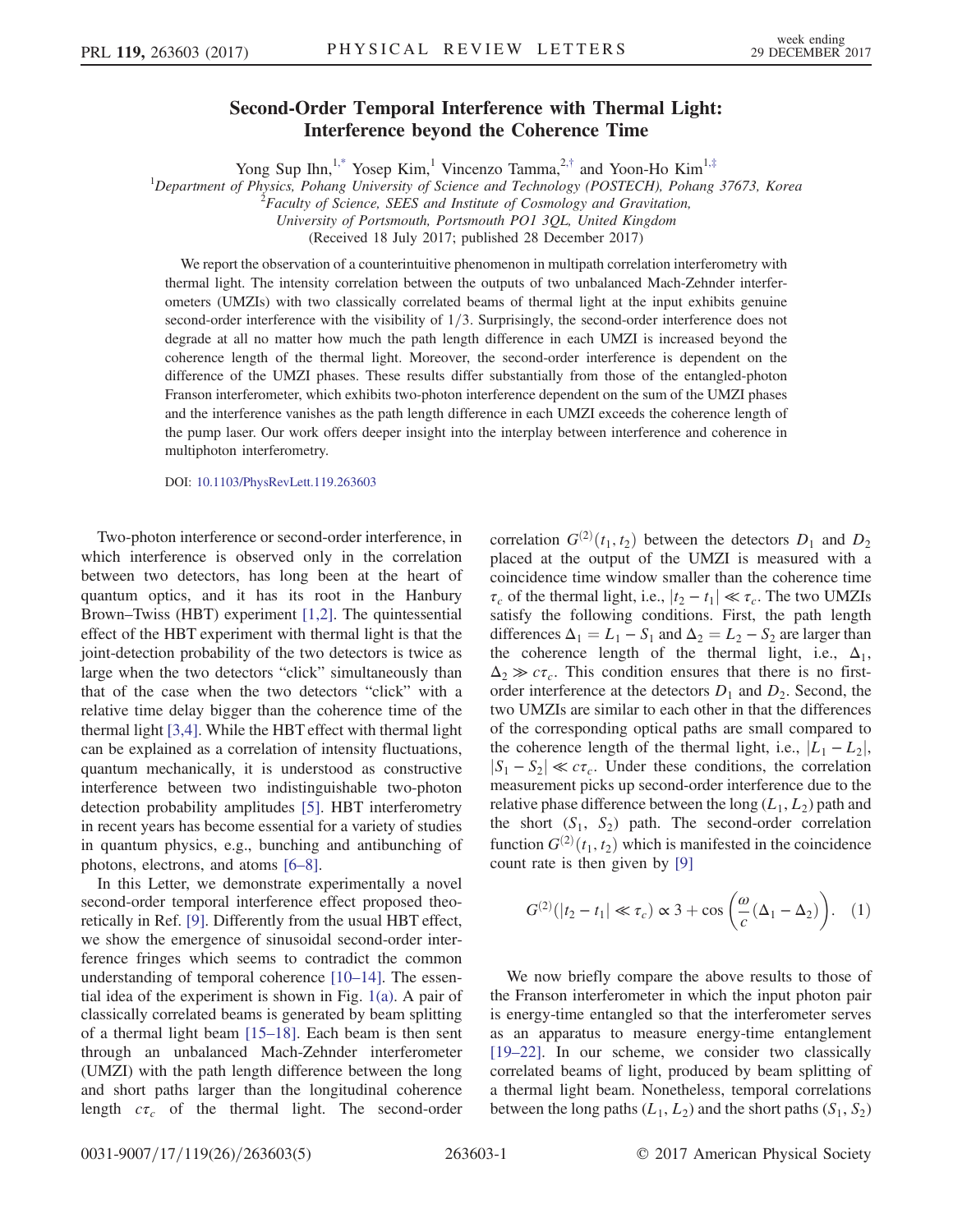FBS

*H*

FIG. 1. (a) Proposed setup measuring the correlation between the outputs of the two UMZIs. Similarly to the Franson interferometer, the UMZI has a path length difference much larger than the coherence length of the input light, so that no first-order interference is observed at the detectors  $D_1$  and  $D_2$ . Unlike the Franson interferometer, we consider two classically correlated beams of light, produced by beam splitting of a thermal light beam. (b) Schematic of the experimental setup. The thermal light beam is first split into a pair of correlated beams with a fiber beam splitter (FBS). The inset displays the measured  $g^{(2)}(\tau)$  function of the thermal light having the full width at half maximum coherence time  $\tau = 572$  ns. The UMZI is constructed by usi width at half maximum coherence time  $\tau_c = 572$  ns. The UMZI is constructed by using fiber-optic delay lines. To mitigate the effect of random phase fluctuation between the two UMZIs, the long paths  $L_1$  and  $L_2$  share the same fiber spool of 200, 400, 600, or 800 m. Note that a 120 m optical fiber delay is sufficient to completely remove the first-order interference. The  $L_1$  and  $L_2$  paths are defined by the polarization states  $|H\rangle$  and  $|V\rangle$ , respectively, by using a set of fiber polarizing beam splitters (FPBSs). The delays  $\Delta_1$  and  $\Delta_2$  are tuned by piezoelectric actuators. PC refers to the fiber polarization controller.

do exist when the correlation measurement is performed at the coincidence time window smaller than the coherence time  $\tau_c$  of the thermal light [\[9\]](#page-4-7). Indeed, the second-order temporal interference phenomenon reported here emerges from interference of two effective probability amplitudes associated with two pairs of correlated paths  $(L_1, L_2)$  and  $(S_1, S_2)$ . Interestingly, the second-order interference does not degrade at all no matter how much the path length difference in each UMZI ( $\Delta_1$  and  $\Delta_2$ ) is increased beyond the longitudinal coherence length  $c\tau_c$  of the thermal light. This represents a counterintuitive manifestation of secondorder temporal coherence. Indeed, this is in stark contrast to entangled-photon Franson interferometry, in which the second-order interference is limited to the coherence length of the pump laser generating the energy-time-entangled photons [20–[22\].](#page-4-11)

 $\overline{S_2}$ 

<span id="page-1-0"></span>Correlated photon source

 $D<sub>2</sub>$ 

-1.0 0.0 1.0 Time delay (μs) Time delay (µs)

The experimental setup is schematically shown in Fig. [1\(b\).](#page-1-0) First, the thermal light beam is generated by focusing a laser beam onto a rotating ground disk [\[4,15,16\]](#page-4-12). An external cavity diode laser operating at 780 nm is used, and it is frequency locked to the  $5S_{1/2}(F = 3)$  –  $5P_{3/2}(F'=4)$  transition of the <sup>85</sup>Rb atomic energy levels. The rotating ground disk transforms the input coherent state with the Poissonian photon number statistics into the output Bose-Einstein photon number statistics having the coherence time of  $\tau_c = 572$  ns, corresponding to the coherence length of approximately 120 m in an optical fiber. The measured second-order correlation function  $g^{(2)}(\tau)$  is<br>shown in the inset in Fig. 1(b) demonstrating the phoshown in the inset in Fig. [1\(b\)](#page-1-0), demonstrating the photon-bunching property of the thermal light source. A thermal light source with a rather large coherence time of  $\tau_c = 572$  ns is used in the experiment to ensure that the coherence time well exceeds the timing resolution of the single-photon detectors (Perkin-Elmer SPCM-AQR) and the coincidence electronics. As the proposed second-order temporal interference originates from the photon bunching shown in the  $g^{(2)}(\tau)$ , it is essential that the combined timing<br>resolution of the detectors and electronics does not degrade resolution of the detectors and electronics does not degrade the bunching effect.

 $\bullet_{\mathrm{PC}}^{\bullet}$ 

 $S<sub>2</sub>$ 

FBS

 $\ket{H}$ 

 $D<sub>2</sub>$ 

 $\Delta$ <sub>2</sub> tuning

The horizontally polarized thermal light beam is first split into a pair of correlated beams with a fiber beam splitter (FBS). Each beam is then sent through an UMZI with a long and a short optical fiber path. The UMZI consists of FBSs, fiber polarizing beam splitters (FPBSs), fiber polarization controllers (PCs), and optical fibers. The short paths,  $S_1$  and  $S_2$ , each contain a 1-m-long optical fiber and a free-space delay line, labeled as  $\Delta_1$  tuning or  $\Delta_2$  tuning, controlled by a piezoactuator (Thorlabs AE0505D16F) for phase modulation. The long paths,  $L_1$ and  $L_2$ , each include a long fiber spool of length 200, 400, 600, or 800 m. Note that, since the coherence time of the thermal light is 572 ns, which corresponds to the coherence length of 120 m in an optical fiber, a 200-m-long optical fiber spool is more than sufficient to completely remove any first-order interference at the output of the UMZI. To mitigate the effect of random phase fluctuation between the two UMZIs, mostly arising from the long optical fiber spools, the long paths  $L_1$  and  $L_2$  of the two UMZIs physically share the same fiber spool. The  $L_1$  and  $L_2$ paths, instead, are defined by the polarization states  $|H\rangle$ and  $|V\rangle$ , respectively, by using PCs and FPBSs. Finally, the  $\Delta_1$  and  $\Delta_2$  delays are scanned by applying voltages to the piezoactuators while observing the single and coincidence counting rates of the two detectors  $D_1$  and  $D_2$ . The coincidence time window in the experiment is set at 15 ns.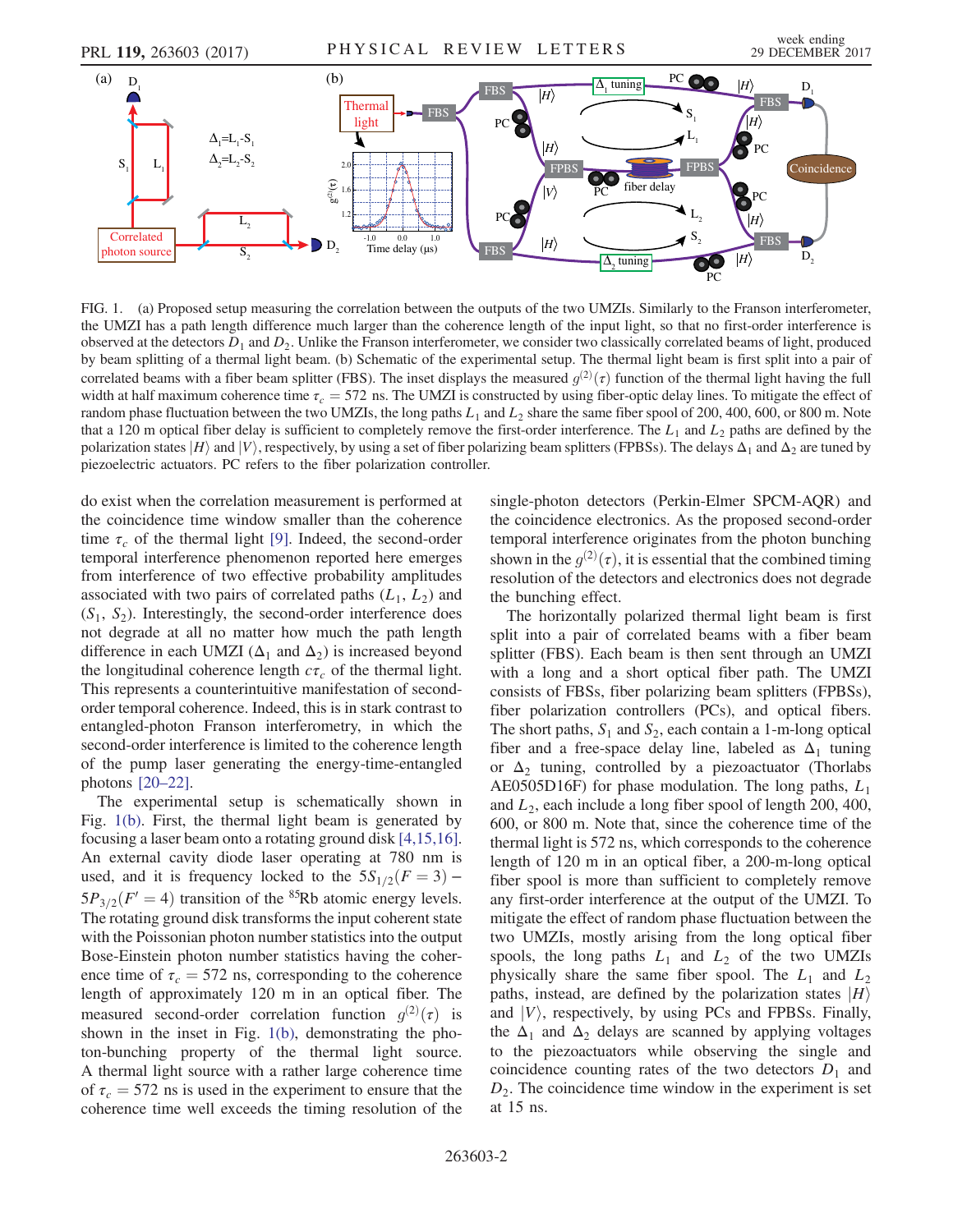We now report the experimental observation of the second-order temporal interference with thermal light. First, a 200-m-long fiber spool is used for the long paths  $L_1$  and  $L_2$ , and the second-order interference is observed by scanning one of the piezoactuators in the short paths while the other is fixed. The piezo is scanned by applying a triangular voltage pattern up to 30 V at the rate  $0.6 \text{ V/s}$ , corresponding to increasing or decreasing of the delay  $\Delta_1$ or  $\Delta_2$  at the rate of 63 nm/s. The corresponding experimental data are shown in Fig. [2.](#page-2-0) To accurately show the genuine second-order interference effect, the coincidence count rate  $N_c$  is normalized, i.e.,  $N_c/\sqrt{N_1N_2}$ , where  $N_1$ <br>( $N_2$ ) is the single count rate of D, (D<sub>2</sub>). It is evident from COUNT THE  $N_c$  is normalized, i.e.,  $N_c/\sqrt{N_1N_2}$ , where  $N_1$ <br>( $N_2$ ) is the single count rate of  $D_1$  ( $D_2$ ). It is evident from<br>the data in Fig. 2 that there is no first-order interference the data in Fig. [2](#page-2-0) that there is no first-order interference while second-order interference is present. Moreover, the second-order interference data fit nicely to the predicted sinusoidal fringe with the visibility of  $1/3$  in Eq. [\(1\).](#page-0-0)

One of the interesting outcomes of Eq. [\(1\)](#page-0-0) is that the second-order temporal interference of thermal light is dependent on the difference of the UMZI phases, unlike the entangled photon case in which the interference is dependent on the sum of the UMZI phases. To test this scenario, we now scan both  $\Delta_1$  and  $\Delta_2$  simultaneously either in the opposite directions or in the same direction. According to Eq. [\(1\)](#page-0-0), when the phase difference  $\Delta_1 - \Delta_2$  is

<span id="page-2-0"></span>

FIG. 2. Second-order interference of thermal light with the fiber delay line of 200 m; see Fig. [1\(b\).](#page-1-0) The piezo is continuously scanned linearly at 63 nm/s for increasing or decreasing  $\Delta_1$  and  $\Delta_2$ . Each data point is accumulated for 1 s. It is clear that there is no first-order interference, as evidenced in the  $D_1$  and  $D_2$  count rates. The normalized coincidence, however, exhibits secondorder interference. The solid lines are sinusoidal fits to the data with the visibility fixed at the theoretical maximum value of  $1/3$ .

scanned, the interference fringe will occur twice as fast as the case with increasing or decreasing of  $\Delta_1$  or  $\Delta_2$ . Therefore, the piezoactuators for changing  $\Delta_1$  and  $\Delta_2$  are now scanned at half the speed as before at  $0.3 \text{ V/s}$ , corresponding to  $32$  nm/s.

The experimental data for this case are shown in Fig. [3](#page-2-1). When the phase difference  $\Delta_1 - \Delta_2$  is scanned by increasing  $\Delta_1$  and decreasing  $\Delta_2$  simultaneously at the same speed, the expected second-order interference with the visibility of  $1/3$  is clearly observed; see Fig. [3\(a\)](#page-2-1). However, when the phase sum  $\Delta_1 + \Delta_2$  is scanned by increasing  $\Delta_1$  and  $\Delta_2$  simultaneously at the same speed, there is no second-order interference [Fig. [3\(b\)\]](#page-2-1). In all cases, the single photon detection rates are constant, demonstrating the genuine second-order nature of the observed interference. Note again that the case reported here is in stark contrast to the case of entangled-photon Franson interference, in which high-visibility two-photon

<span id="page-2-1"></span>

FIG. 3. Second-order interference of thermal light with the fiber delay line of 200 m when both  $\Delta_1$  and  $\Delta_2$  are simultaneously scanned; see Fig. [1\(b\)](#page-1-0). The piezo scanning speed is now reduced to 32 nm/s. Each data point is accumulated for 1 s. (a) When  $\Delta_1$ and  $\Delta_2$  are scanned in the opposite direction, second-order interference is observed. The solid line is a sinusoidal fit to the data with the visibility fixed at the theoretical maximum value of  $1/3$ . The data show that the second-order interference period in this condition is reduced by half compared to the cases in Fig. [2](#page-2-0). (b) There is no second-order interference when  $\Delta_1$  and  $\Delta_2$  are scanned in the same direction. Note that the second-order interference behavior reported here is quite the contrary to the case of entangled-photon Franson interferometry, in which the  $\lambda/2$  effect is observed when  $\Delta_1$  and  $\Delta_2$  are scanned in the same direction.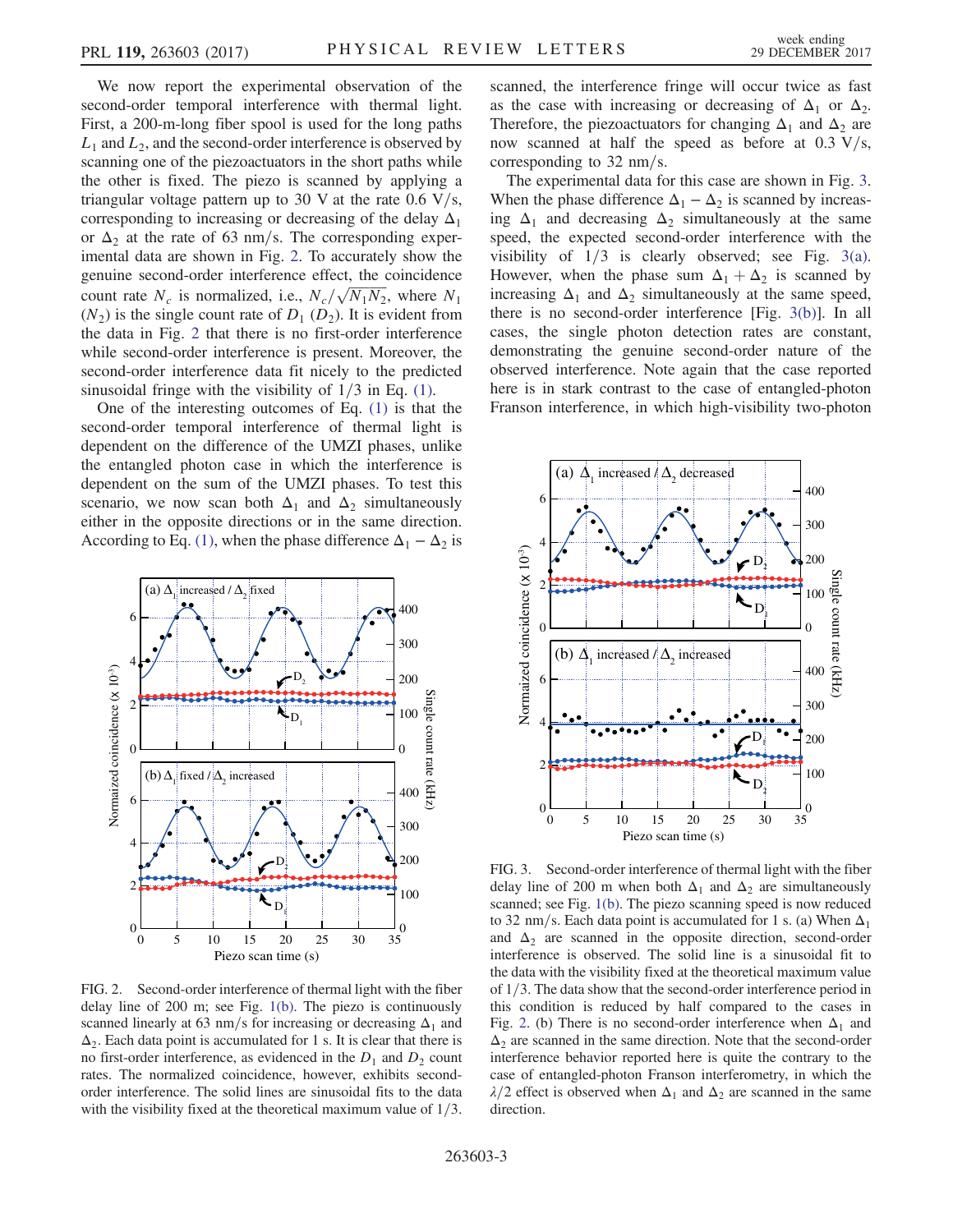interference occurs at half the wavelength of the photons when the UMZI phase sum is scanned.

Finally, another interesting fact we find from Eq. [\(1\)](#page-0-0) is that the second-order temporal interference surprisingly does not degrade at all with the increase of the path length difference in each UMZI; i.e., the interference is completely independent of the coherence time of thermal light. In other words, the second-order temporal interference may be observed even at an extremely large path length difference, orders of magnitude bigger than the coherence length of the thermal light, between the long and short paths of UMZIs. Again, this is in stark contrast to the entangled-photon Franson interferometry, in which the second-order interference is limited to the pump coherence length. To test this scenario, the 200-m-long fiber spool used for the long paths of the UMZI is now replaced with a longer fiber spool of 400, 600, or 800 m. Also,  $\Delta_2$  is scanned at 63 nm/s while  $\Delta_1$  is fixed. The experimental data are shown in Fig. [4.](#page-3-0) The normalized coincidence data show the expected secondorder interference with the same visibility of  $1/3$ . The slight reduction of the normalized coincidence rate for a longer fiber is due to the absorption loss at the optical fiber.

The second-order temporal interference of thermal light reported here is a consequence of contributions from all the possible joint-detection amplitudes associated with any

<span id="page-3-0"></span>

FIG. 4. Second-order interference of thermal light with the fiber delay line of 400, 600, or 800 m; see Fig. [1\(b\).](#page-1-0) The piezo is continuously scanned linearly at 63 nm/s for increasing  $\Delta_2$  and  $\Delta_1$  is fixed. Each data point is accumulated for 1 s. The solid lines are sinusoidal fits to the data with the visibility fixed at the theoretical maximum value of  $1/3$ . No reduction in visibility is observed. This is in stark contrast to the entangled-photon Franson interferometry, in which the second-order interference is limited to the pump coherence length.

possible pair of paths of the thermal light field components to the two detectors; see Fig. [1\(a\)](#page-1-0) [\[9\]](#page-4-7). However, only the amplitudes overlapping in time within the coherence time of the thermal light can interfere, and, due to the chaotic nature of continuous-wave thermal light, all possible pairs of the thermal light components leading to the coincidence detection contribute to the interference. Remarkably, the sum of all these contributions leads to interference between the effective probability amplitudes associated with two pairs of paths  $(L_1, L_2)$  and  $(S_1, S_2)$  independently of how much the corresponding time delays  $\Delta_1/c$  and  $\Delta_2/c$  are increased beyond the coherence time of the thermal light. These two effective probability amplitudes, interestingly, depend on the difference between the phase delays in the long and the short paths, respectively. The interference between these two effective amplitudes therefore leads to the sinusoidal oscillation in terms of the relative path difference  $\Delta_1 - \Delta_2$  with the visibility of 1/3 as shown in Eq. [\(1\)](#page-0-0) [\[23\].](#page-4-13)

We point out that these results are fundamentally of different origin from those of the entangled-photon Franson interferometer, where the second-order interference is the result of interference between probability amplitudes associated with a single pair of entangled photons taking either the  $(L_1, L_2)$  or the  $(S_1, S_2)$  path. Indeed, the Franson interferometer exhibits two-photon interference dependent on the sum of the UMZI phases,  $\Delta_1 + \Delta_2$ , and the interference vanishes as the path length difference in each UMZI exceeds the coherence length of the pump laser [\[19](#page-4-10)–22]. It is also worth pointing out that it is possible to achieve 100% visibility by measuring the correlation of the photon number fluctuations instead of measuring the correlation of the intensities [24–[27\].](#page-4-14) The correlation of the photon number fluctuations at the output of the UMZI is calculated to be  $\langle \Delta n_1 \Delta n_2 \rangle \propto 1 + \cos\{(\omega/c)(\Delta_1 - \Delta_2)\}\$ [\[9\].](#page-4-7)

In summary, we have reported the observation of secondorder temporal interference with thermal light. The intensity correlation between the outputs of two UMZIs is shown to exhibit second-order interference with the visibility of  $1/3$  for the thermal light. The interference is shown to be dependent on the UMZI phase difference, unlike the Franson interferometer, which exhibits a dependence on the UMZI phase sum. Furthermore, the secondorder interference does not degrade at all no matter how much the path length difference is increased beyond the coherence length of the thermal light. This is due to the fact that photon bunching of continuous-wave thermal light provides second-order coherence between the  $(L_1, L_2)$  path and the  $(S_1, S_2)$  path, regardless of the path length differences  $\Delta_1$  and  $\Delta_2$ . The phenomenon demonstrated here, for instance, can be used to measure an unknown longitudinal phase difference between two remote locations, analogous to recent demonstrations of spatial secondorder interference with two remote double slits [28–[30\].](#page-4-15) We thus believe that our work offers deeper insight into the